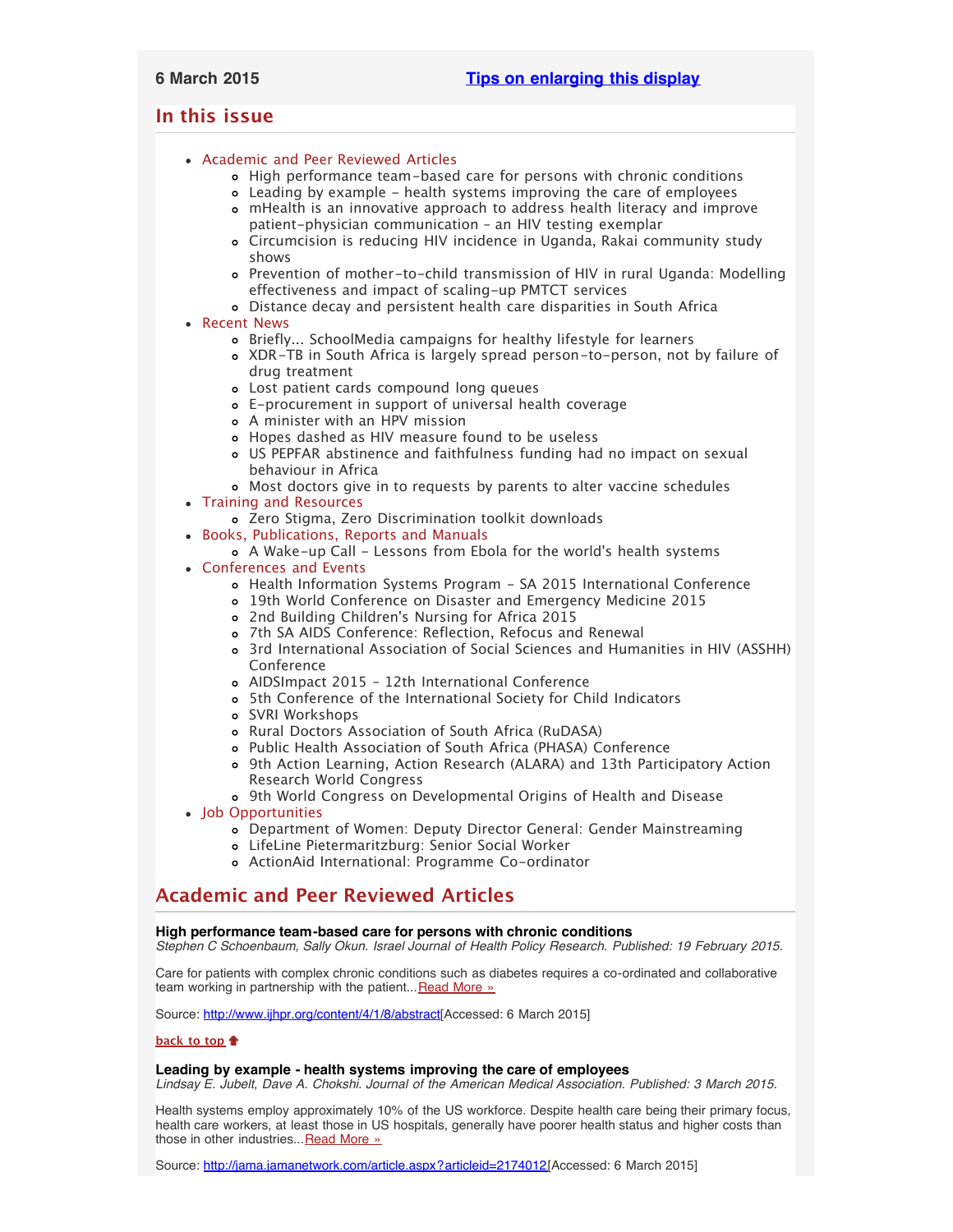### **[back to top](#page-0-3)**

## <span id="page-1-0"></span>**mHealth is an innovative approach to address health literacy and improve patient-physician communication – an HIV testing exemplar**

*Disha Kumar, Monisha Arya. Journal of Mobile Technology in Medicine. Published: 31 January 2015.*

Low health literacy is a barrier for many patients in the U.S. Patients with low health literacy have poor communication with their physicians, and thus face worse health outcomes... [Read More »](http://www.journalmtm.com/2015/mhealth-is-an-innovative-approach-to-address-health-literacy-and-improve-patient-physician-communication-an-hiv-testing-exemplar/)

Source: [http://www.journalmtm.com/2015/mhealth-is-an-innovative-approach-to-address-health-literacy-and](http://www.journalmtm.com/2015/mhealth-is-an-innovative-approach-to-address-health-literacy-and-improve-patient-physician-communication-an-hiv-testing-exemplar/)[improve-patient-physician-communication-an-hiv-testing-exemplar/](http://www.journalmtm.com/2015/mhealth-is-an-innovative-approach-to-address-health-literacy-and-improve-patient-physician-communication-an-hiv-testing-exemplar/)[Accessed: 6 March 2015]

### **[back to top](#page-0-3)**

#### <span id="page-1-1"></span>**Circumcision is reducing HIV incidence in Uganda, Rakai community study shows** *aidsmap. Published: 27 February 2015.*

The growing uptake of medical male circumcision by men in the Rakai district of Uganda is leading to a substantial reduction in HIV incidence among men in one of the districts of the country worst affected by HIV... [Read More »](http://www.aidsmap.com/Circumcision-is-reducing-HIV-incidence-in-Uganda-Rakai-community-study-shows/page/2949313/)

Source: [http://www.aidsmap.com/Circumcision-is-reducing-HIV-incidence-in-Uganda-Rakai-community-study](http://www.aidsmap.com/Circumcision-is-reducing-HIV-incidence-in-Uganda-Rakai-community-study-shows/page/2949313/)[shows/page/2949313/](http://www.aidsmap.com/Circumcision-is-reducing-HIV-incidence-in-Uganda-Rakai-community-study-shows/page/2949313/)[Accessed: 6 March 2015]

### **[back to top](#page-0-3)**

### <span id="page-1-2"></span>**Prevention of mother-to-child transmission of HIV in rural Uganda: Modelling effectiveness and impact of scaling-up PMTCT services**

*Elin C. Larsson, Anna Mia Ekström, George Pariyo, Göran Tomson, Mohammad Sarowar, Rose Baluka, Edward Galiwango and Anna Ekéus Thorson. Global Health Action. Published: 27 February 2015.*

The reported coverage of any antiretroviral (ARV) prophylaxis for prevention of mother-to-child transmission (PMTCT) has increased in sub-Saharan Africa in recent years, but was still only 60% in 2010... [Read More »](http://www.globalhealthaction.net/index.php/gha/article/view/26308)

Source: [http://www.globalhealthaction.net/index.php/gha/article/view/26308\[](http://www.globalhealthaction.net/index.php/gha/article/view/26308)Accessed: 6 March 2015]

#### **[back to top](#page-0-3)**

#### <span id="page-1-3"></span>**Distance decay and persistent health care disparities in South Africa**

*Zoë M McLaren, Cally Ardington and Murray Leibbrandt. BioMed Central. Published: 4 November 2014.*

Access to health care is a particular concern given the important role of poor access in perpetuating poverty and inequality... [Read More »](http://www.biomedcentral.com/1472-6963/14/541)

Source: [http://www.biomedcentral.com/1472-6963/14/541\[](http://www.biomedcentral.com/1472-6963/14/541)Accessed: 6 March 2015]

**[back to top](#page-0-3)**

## <span id="page-1-4"></span>**Recent News**

### <span id="page-1-5"></span>**Briefly... SchoolMedia campaigns for healthy lifestyle for learners**

*Media Online. Published: 25 February 2015.*

The South African Health Review (SAHR) has warned that South Africans, particularly those living in poorer urban communities, are at increased risk of chronic non-communicable diseases... [Read More »](http://www.hst.org.za/news/briefly-schoolmedia-campaigns-healthy-lifestyle-learners)

Source: [http://themediaonline.co.za/2015/02/briefly-schoolmedia-campaigns-for-healthy-lifestyle-for](http://themediaonline.co.za/2015/02/briefly-schoolmedia-campaigns-for-healthy-lifestyle-for-learners/)[learners/](http://themediaonline.co.za/2015/02/briefly-schoolmedia-campaigns-for-healthy-lifestyle-for-learners/)[Accessed: 6 March 2015]

#### **[back to top](#page-0-3)**

### <span id="page-1-6"></span>**XDR-TB in South Africa is largely spread person-to-person, not by failure of drug treatment** *aidsmap. Published: 26 February 2015.*

The vast majority of people with extensively drug-resistant tuberculosis (XDR-TB) diagnosed in the world's most extensive outbreak have acquired their infection from another person, not as the result of the failure of treatment for multidrug-resistant strains of tuberculosis (MDR-TB)... [Read More »](http://www.hst.org.za/news/xdr-tb-south-africa-largely-spread-person-person-not-failure-drug-treatment)

Source: [http://www.aidsmap.com/XDR-TB-in-South-Africa-is-largely-spread-person-to-person-not-by-failure](http://www.aidsmap.com/XDR-TB-in-South-Africa-is-largely-spread-person-to-person-not-by-failure-of-drug-treatment/page/2948816/)[of-drug-treatment/page/2948816/](http://www.aidsmap.com/XDR-TB-in-South-Africa-is-largely-spread-person-to-person-not-by-failure-of-drug-treatment/page/2948816/)[Accessed: 6 March 2015]

### **[back to top](#page-0-3)**

## <span id="page-1-7"></span>**Lost patient cards compound long queues**

*Health-e News. Published: 27 February 2015.*

Thembinkosi Mabena recently went to collect his antiretrovirals (ARV) at the Eastern Cape's St. Elizabeth Hospital in Lusikisiki. After eight hours and three queues, Mabena received his treatment but only after the hospital's chief executive officer interceded on his behalf... [Read More »](http://www.hst.org.za/news/lost-patient-cards-compound-long-queues)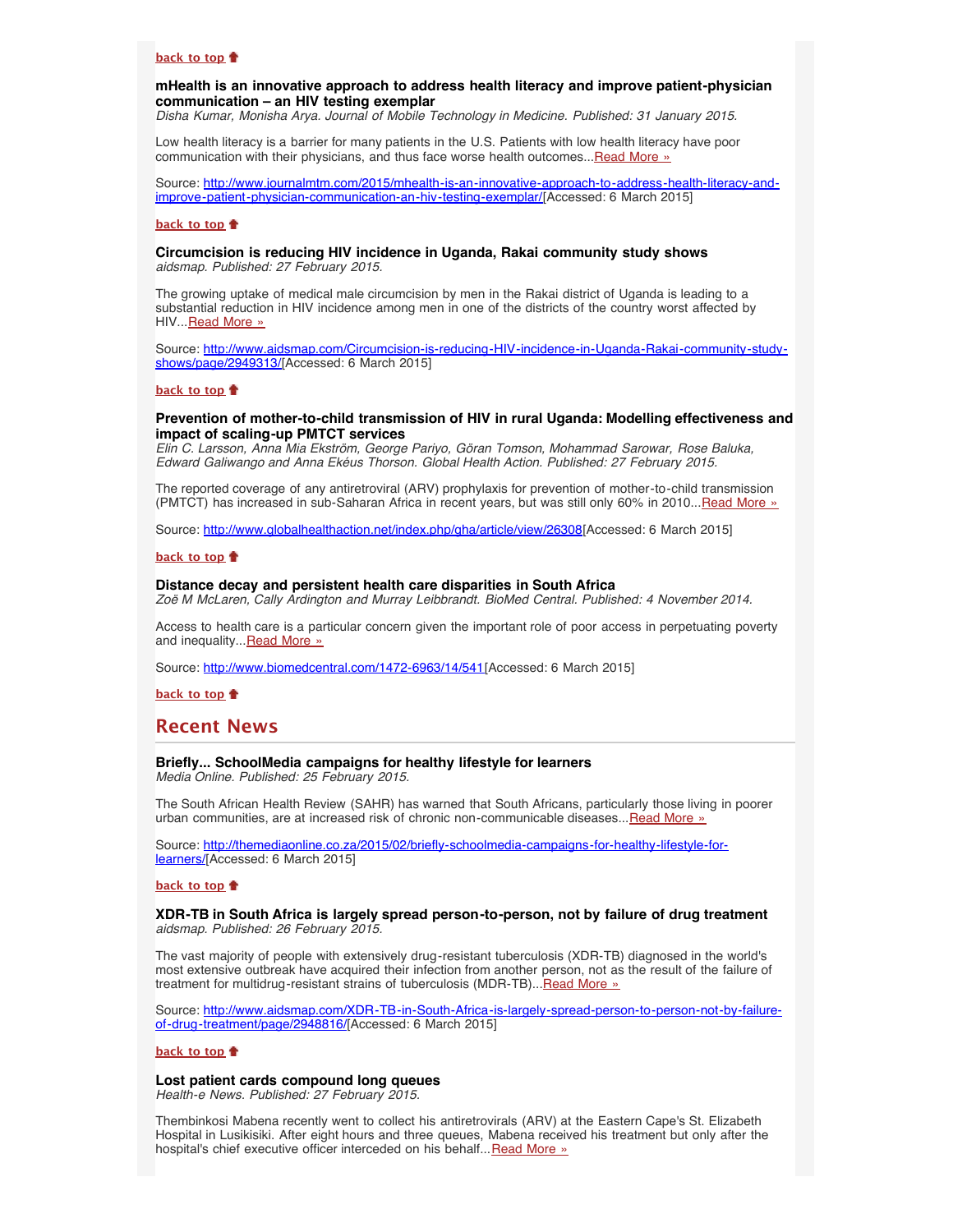Source: [http://www.health-e.org.za/2015/02/27/lost-patient-cards-compound-long-queues/\[](http://www.health-e.org.za/2015/02/27/lost-patient-cards-compound-long-queues/)Accessed: 6 March 2015]

### **[back to top](#page-0-3)**

## <span id="page-2-0"></span>**E-procurement in support of universal health coverage**

*WHO Bulletin. Published: 2 March 2015.*

Kenya is gearing up for digital bidding on essential medicines' contracts, part of a wave of African countries looking at procurement to improve transparency, bring down costs and support universal health coverage... [Read More »](http://www.who.int/bulletin/volumes/93/3/15-020315/en/)

Source: <http://www.who.int/bulletin/volumes/93/3/15-020315/en/>[Accessed: 6 March 2015]

### **[back to top](#page-0-3)**

### <span id="page-2-1"></span>**A minister with an HPV mission**

*IOL. Published: 2 March 2015.*

Health Minister Aaron Motsoaledi remembers the moment he committed himself to changing the future of girls in South Africa... [Read More »](http://www.iol.co.za/lifestyle/a-minister-with-an-hpv-mission-1.1825670)

Source: [http://www.iol.co.za/lifestyle/a-minister-with-an-hpv-mission-1.1825670\[](http://www.iol.co.za/lifestyle/a-minister-with-an-hpv-mission-1.1825670)Accessed: 6 March 2015]

#### **[back to top](#page-0-3)**

### <span id="page-2-2"></span>**Hopes dashed as HIV measure found to be useless** *BDlive. Published: 25 February 2015.*

Hopes that a South African-developed vaginal gel containing the HIV/AIDS drug tenofovir would protect women against HIV were dashed on Tuesday, after a major new study found that it did not work... [Read More](http://www.bdlive.co.za/national/health/2015/02/25/hopes-dashed-as-hiv-measure-found-to-be-useless) [»](http://www.bdlive.co.za/national/health/2015/02/25/hopes-dashed-as-hiv-measure-found-to-be-useless)

Source: [http://www.bdlive.co.za/national/health/2015/02/25/hopes-dashed-as-hiv-measure-found-to-be](http://www.bdlive.co.za/national/health/2015/02/25/hopes-dashed-as-hiv-measure-found-to-be-useless)[useless\[](http://www.bdlive.co.za/national/health/2015/02/25/hopes-dashed-as-hiv-measure-found-to-be-useless)Accessed: 6 March 2015]

### **[back to top](#page-0-3)**

### <span id="page-2-3"></span>**US PEPFAR abstinence and faithfulness funding had no impact on sexual behaviour in Africa** *aidsmap. Published: 26 February 2015.*

Nearly US\$1.3 billion spent on US-funded programmes to promote abstinence and faithfulness in sub-Saharan Africa had no significant impact on sexual behaviour in 14 countries in sub-Saharan Africa, an analysis of sexual behaviour data has shown... [Read More »](http://www.aidsmap.com/US-PEPFAR-abstinence-and-faithfulness-funding-had-no-impact-on-sexual-behaviour-in-Africa/page/2949285/)

Source: [http://www.aidsmap.com/US-PEPFAR-abstinence-and-faithfulness-funding-had-no-impact-on-sexual](http://www.aidsmap.com/US-PEPFAR-abstinence-and-faithfulness-funding-had-no-impact-on-sexual-behaviour-in-Africa/page/2949285/)[behaviour-in-Africa/page/2949285/](http://www.aidsmap.com/US-PEPFAR-abstinence-and-faithfulness-funding-had-no-impact-on-sexual-behaviour-in-Africa/page/2949285/)[Accessed: 6 March 2015]

## **[back to top](#page-0-3)**

## <span id="page-2-4"></span>**Most doctors give in to requests by parents to alter vaccine schedules**

*New York Times. Published: 2 March 2015.*

A wide majority of pediatricians and family physicians acquiesce to parents who wish to delay vaccinating their children, even though the doctors feel these decisions put children at risk for measles, whooping cough and other ailments, a new survey has found... [Read More »](http://www.nytimes.com/2015/03/02/science/most-doctors-give-in-to-requests-by-parents-to-alter-vaccine-schedules.html?ref=health&_r=0)

Source: [http://www.nytimes.com/2015/03/02/science/most-doctors-give-in-to-requests-by-parents-to-alter](http://www.nytimes.com/2015/03/02/science/most-doctors-give-in-to-requests-by-parents-to-alter-vaccine-schedules.html?ref=health&_r=0)vaccine-schedules.html?ref=health& r=0[Accessed: 6 March 2015]

**[back to top](#page-0-3)**

## <span id="page-2-5"></span>**Training and Resources**

## <span id="page-2-6"></span>**Zero Stigma, Zero Discrimination toolkit downloads**

*South African National AIDS Council*

Developed for World AIDS Day 2014, the toolkit includes various resources dealing with HIV/AIDS stigma and discrimination through the vehicle of testimonials. [Click Here>>](http://sanac.org.za/world-aids-day-campaign-toolkit-and-guiding-messages)

**[back to top](#page-0-3)**

## <span id="page-2-7"></span>**Books, Publications, Reports and Manuals**

## <span id="page-2-8"></span>**A Wake-up Call - Lessons from Ebola for the world's health systems**

*Save the Children*

Ebola has taken a dreadful toll in the three West African countries hit by the current outbreak – Guinea, Sierra Leone and Liberia. It has led to the deaths of thousands of adults and children, in pain, distress and, because of the infectious nature of the disease, far from the comfort of their families. [Click Here»](http://www.savethechildren.org.uk/sites/default/files/images/A-Wake-Up-Call.pdf)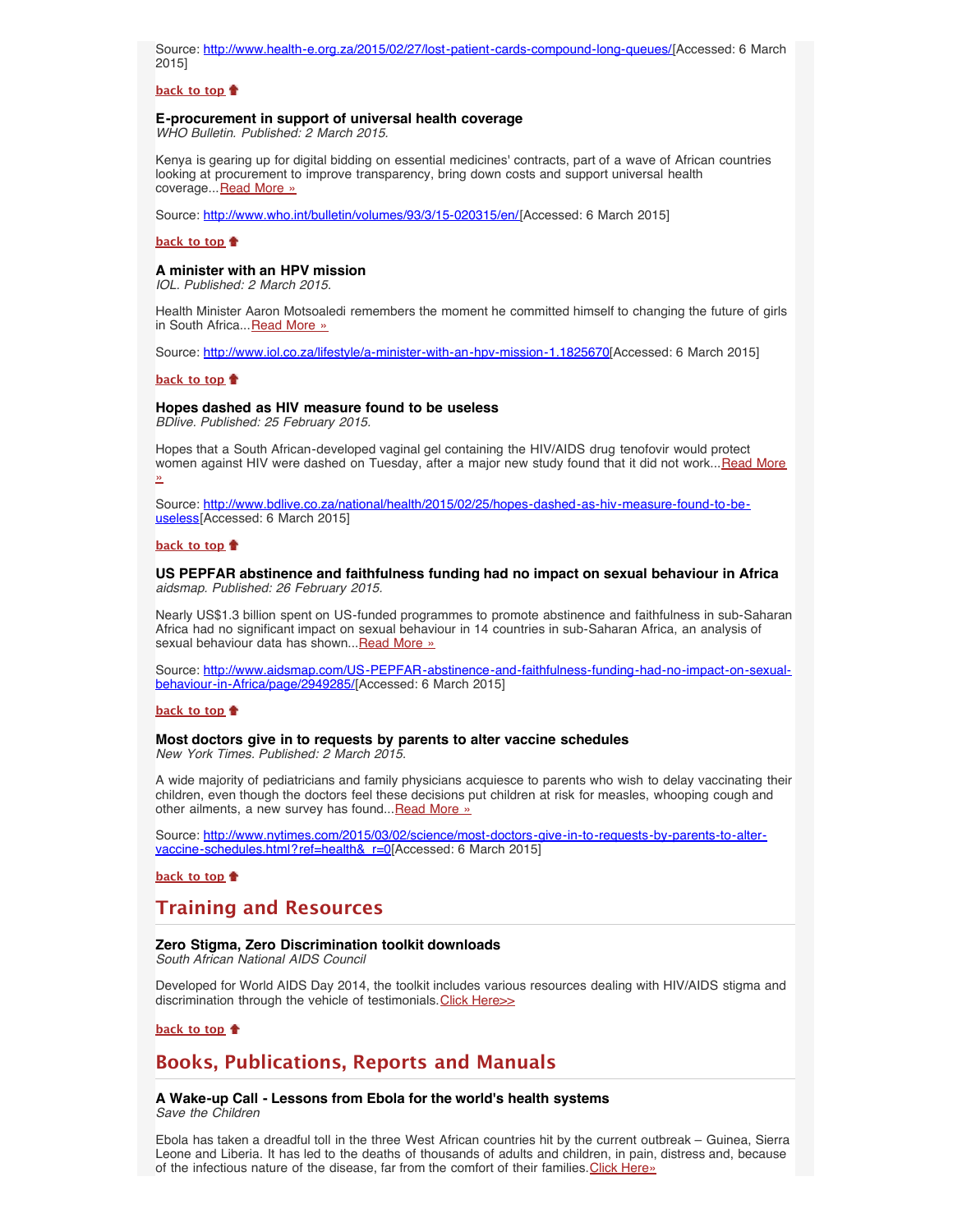# <span id="page-3-0"></span>**Conferences and Events**

## <span id="page-3-1"></span>**Health Information Systems Program - SA 2015 International Conference**

*When: 21-24 April 2015 Venue: Bloemfontein, South Africa URL: [http://www.hisp.org](http://www.hisp.org/)*

Over the last 20 years, the District Health Information System in South Africa and in many countries in Sub-Saharan Africa and Asia has evolved significantly from a paper based system to a web based system. The conference is expected to be a platform through which this evolution is explored and where best practices and lessons learned are being shared.

### **[back to top](#page-0-3)**

### <span id="page-3-2"></span>**19th World Conference on Disaster and Emergency Medicine 2015**

*When: 21-25 April 2015 Venue: Cape Town International Convention Centre, South Africa URL: <http://www.wcdem2015.org/>*

2015 is an important year for WCDEM, as it will be the first time that this key conference is held in Africa. Disasters can strike anywhere, but often cause the greatest devastation when they hit communities that are not prepared to handle the resulting devastation. With this in mind, the theme for the 2015 conference will be Creating Capacity, Building Resilience.

### **[back to top](#page-0-3)**

## <span id="page-3-3"></span>**2nd Building Children's Nursing for Africa 2015**

*When: 22-24 April 2015 Venue: Belmont Square, Cape Town, South Africa URL: <http://www.buildingchildrensnursing.co.za/>*

This event is designed to facilitate active participation of nurses and other professionals who work with and care for infants, children and adolescents in African hospitals and communities. The conference will offer a unique opportunity for participants to consider best practice in local contexts for nurses, nurse educators, researchers and families.

### **[back to top](#page-0-3)**

## <span id="page-3-4"></span>**7th SA AIDS Conference: Reflection, Refocus and Renewal**

*When: 9-12 June 2015 Venue: Durban International Convention Centre, South Africa URL: <http://www.saaids.co.za/>*

This Conference comes at a critical time in global health, as 2015 marks the end of the MDGs and the beginning of the post-2015 sustainable development agenda. The theme of the Conference this year: Reflection, Refocus and Renewal provides a unique opportunity to reflect on what we have done across the entire spectrum of our programmes in the response to HIV, including the structural and social determinants which fuel this epidemic.

### **[back to top](#page-0-3)**

### <span id="page-3-5"></span>**3rd International Association of Social Sciences and Humanities in HIV (ASSHH) Conference** *When: 6-9 July 2015*

*Venue: Stellenbosch, South Africa URL: <http://www.asshhconference.org/>*

A warm welcome to the 3rd Conference of the Association for the Social Sciences and Humanities in HIV (ASSHH). As Conference Co-chairs, we have worked hard to develop an exciting programme for the meeting, which will bring together critically informed and theoretically engaged scholars and practitioners from a wide range of social science and humanities disciplines. Our goal as in previous meetings is to ask the kinds of critical questions it is sometimes difficult to pose in other settings, and to contribute to new and creative ways of thinking about the HIV epidemic.

### **[back to top](#page-0-3)**

## <span id="page-3-6"></span>**AIDSImpact 2015 – 12th International Conference**

*When: 28-31 July 2015 Venue: Amsterdam, Netherlands URL: <http://www.aidsimpact.com/2015/>*

AIDSImpact is an international behavioral and psychosocial science conference that addresses issues related to HIV/AIDS prevention, treatment and care, focusing both globally and on specific communities and countries hardest hit by the HIV/AIDS epidemic. AIDSImpact first convened in Amsterdam in 1991. Now, in 2015 the 12th AIDSImpact conference returns to the city.

**[back to top](#page-0-3)**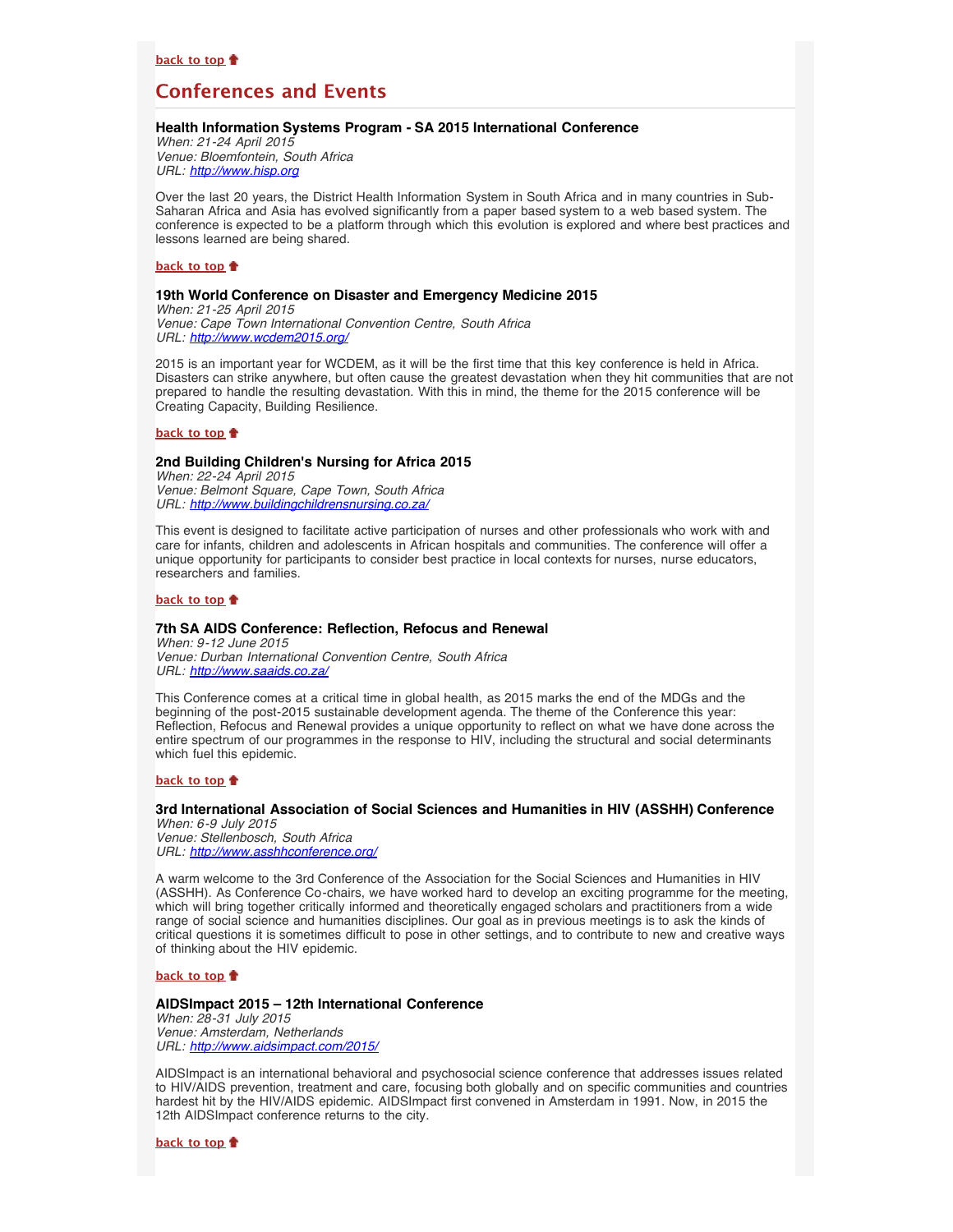### <span id="page-4-0"></span>**5th Conference of the International Society for Child Indicators**

*When: 2-4 September 2015 Venue: University of Cape Town, South Africa URL: <http://isci2015.org/>*

The 5th Conference of the International Society for Child Indicators will be held on 2-4 September 2015 in the Kramer Law Building, University of Cape Town. Researchers, practitioners, policy makers and child advocates from across the world will gather for three days to share and discuss the latest child indicator research and implications for policy and interventions. The theme of the conference is: "From Welfare to Well-being: Child indicators in research, policy and practice."

### **[back to top](#page-0-3)**

### <span id="page-4-1"></span>**SVRI Workshops**

*When: 15-17 September 2015 Venue: Stellenbosch, South Africa URL: <http://www.svri.org/forum2015/index.htm>*

The Sexual Violence Research Initiative is proud to announce the 4th international conference, the SVRI Forum 2015. The Forum brings together researchers, gender activists, funders, policy makers, service providers, practitioners and survivors from around the world and will showcase innovation to end sexual violence, intimate partner violence and child abuse, and strengthen responses to survivors in low- and middleincome countries. The SVRI Forum is a key platform for sharing research, innovation and networking.

### **[back to top](#page-0-3)**

## <span id="page-4-2"></span>**Rural Doctors Association of South Africa (RuDASA)**

*When: 23-26 September 2015 Venue: Mpumalanga, South Africa URL: <http://www.rudasa.org.za/>*

An annual RuDASA conference has been organised almost every year since 1996, and attracts a range of rural health professionals from all over the country. The conference is a much-anticipated, vibrant forum which combines a mixture of sessions ranging from clinical skills updates for and by a wide range of health professionals to emotive discussions and workshops on issues such as justice and equity. The conference is ideal for exchanging ideas and is ideal for networking. Younger colleagues and students are also encouraged to attend.

### **[back to top](#page-0-3)**

### <span id="page-4-3"></span>**Public Health Association of South Africa (PHASA) Conference**

*When: 7-9 October 2015 Venue: Southern Sun Elangeni, Durban, South Africa URL: [http://www.phasaconference.org.za](http://www.phasaconference.org.za/)*

The 11th Annual Conference of the Public Health Association of South Africa takes place between 7-9 October 2015 in Durban, KwaZulu-Natal. With 2015 being the target date for the achievement of the Millennium Development Goals, the conference will provide an opportunity to reflect on the challenges faced by South Africa and Africa in trying to achieve the MDGs. The focus of the conference though will be on moving forward and identifying potential solutions both within and outside the health system in order to improve the health status of our population. This is reflected in the theme of conference "Health and Sustainable Development: The Future".

### **[back to top](#page-0-3)**

## <span id="page-4-4"></span>**9th Action Learning, Action Research (ALARA) and 13th Participatory Action Research World Congress**

*When: 4-7 November 2015 Venue: St. George Hotel and Conference Centre, Centurion (Pretoria), South Africa URL: <http://www.alarassociation.org/pages/events/alara-world-congress-2015>*

The theme of this World Congress is a challenge to Action Learning / Action Research practitioners the world over, whether working in resource rich or more socio-economically challenged contexts, to explain how they are contributing to the creation of a fairer world.

#### **[back to top](#page-0-3)**

## <span id="page-4-5"></span>**9th World Congress on Developmental Origins of Health and Disease**

*When: 8-11 November 2015 Venue: Cape Town International Convention Centre, Cape Town, South Africa URL: [http://www.dohad2015.org](http://www.dohad2015.org/)*

The 9th World Congress in Cape Town, South Africa, will bring together scientists, clinical researchers, obstetricians, paediatricians, public health professionals and policy leaders from around the world. These experts will address, head-on, the many challenges that currently impact the health of mothers, babies in the womb, infants, children and adolescents, as well as explore solutions, interventions and policies to optimise health across the life of people. The 9th World Congress, the first to be held in Africa, presents an incredible opportunity to feature the vastly relevant DOHaD research to African researchers, clinicians and policy leaders. This important event is expected to attract more than 1 200 participants and will showcase over 350 speakers.